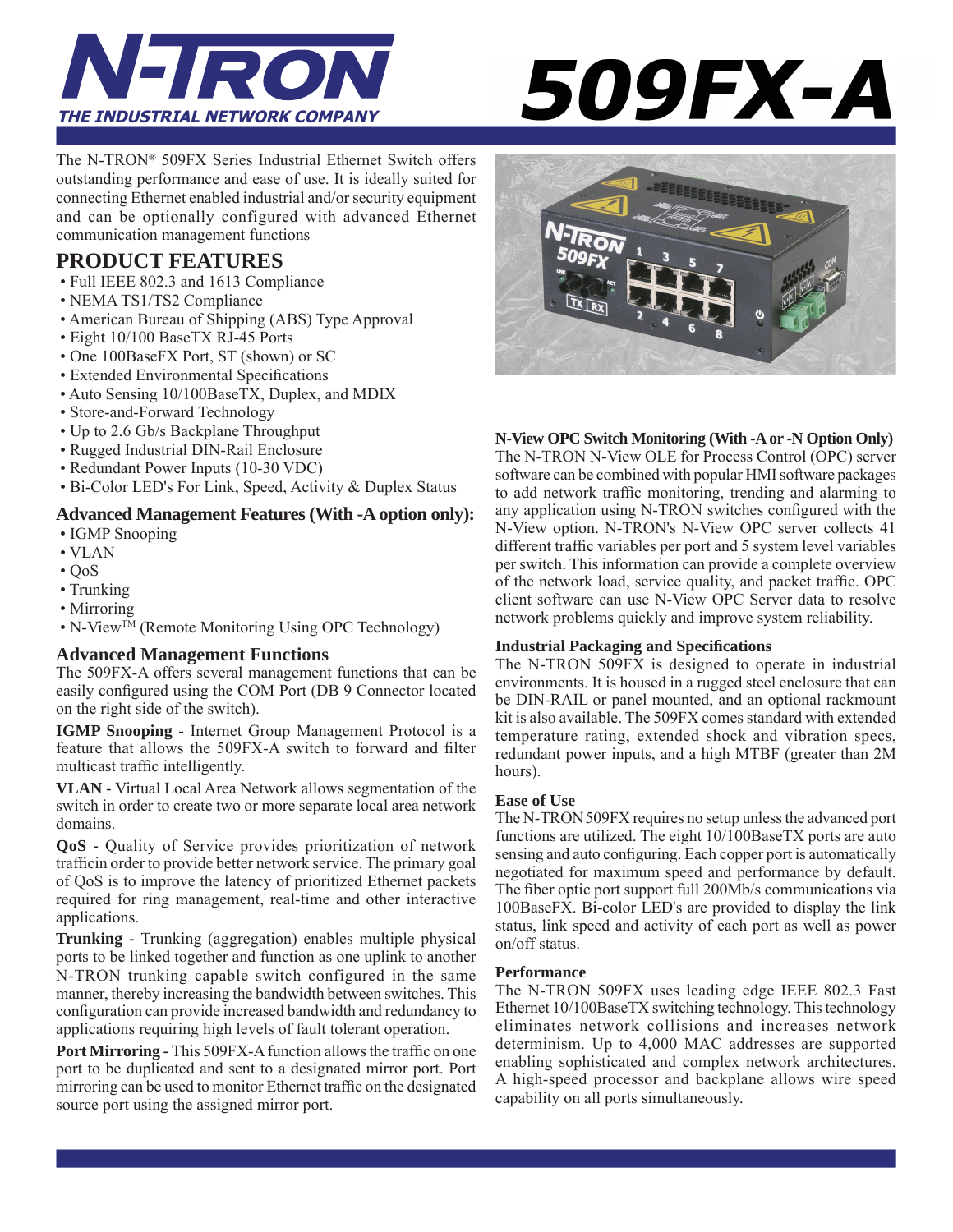

= ISO 9001:2008 =

# **509FX-A Specif cations**

# **Switch Properties**

| Number of MAC Addresses  |
|--------------------------|
| Aging Time:              |
| Latency Typ.:            |
| <b>Backplane Speed:</b>  |
| <b>Switching Method:</b> |
|                          |

*Number of MAC Addresses:* 4,000 *Aging Time:* 300 s *Latency Typ.:* 2.1 μs *Backplane Speed:* 2.6Gb/s **Store & Forward** 

# **Case Dimensions**

| Height:       | 2.3"             | (5.8cm)                    |
|---------------|------------------|----------------------------|
| Width:        | 5.5"             | (13.9cm)                   |
| <i>Depth:</i> | 3.5"             | (8.9cm)                    |
| Weight:       |                  | 1.6 $\mathsf{lbs}$ (0.8kg) |
| Din-Rail:     | 35 <sub>mm</sub> |                            |
|               |                  |                            |

# **Electrical**

*Redundant Input Voltage:* 10-30 VDC *Input Current:* 260 mA@24V *BTU/hr:* 21.3@24VDC *Inrush:* 8.5Amp/0.7ms@24V

# **Environmental**

*Operating and Storage Temp:* -20ºC to 70ºC (Standard)

*Operating Humidity:* 10% to 95%

 -40ºC to 85ºC (Extended) (Non Condensing) *Operating Altitude:* 0 to 10,000 ft.

**Shock and Vibration (bulkhead mounting)**

*Shock:* 200g @ 10ms

*Vibration/Seismic:* 50g, 5-200Hz, Triaxial

# **Reliability**

**Network Media** *100BaseTX*: >Cat5 Cable 100BaseFX *Multimode:* 50-62.5/125μm *Singlemode:* 7-10/125μm

*10BaseT:* >Cat3 Cable

*MTBF:* >2 Million Hours

**Connectors**<br>10/100BaseTX:

Eight (8) RJ-45 Copper Ports *100BaseFX:* One (1) SC or ST Duplex Port

# **Contact Information**



# **Fiber Transceiver Characteristics**

| <b>Fiber Length</b>       | $2km*$             | $15km**$           | $40km**$ | $80km**$           |
|---------------------------|--------------------|--------------------|----------|--------------------|
| <b>TX Power Min</b>       | $-19$ d $Bm$       | $-15$ d $Bm$       | -5dBm    | -5dBm              |
| <b>RX Sensitivity Max</b> | $-31dBm$           | $-31$ d $Bm$       | $-34dBm$ | $-34dBm$           |
| Wavelength                | 1310 <sub>nm</sub> | 1310 <sub>nm</sub> | 1310nm   | 1550 <sub>nm</sub> |

\* Multimode Fiber Optic Cable \*\* Singlemode Fiber Optic Cable

# **Serial Conf guration Port**

*Com Parameters:* 9600,n,8,1

# **Recommended Wiring Clearance**

| <i>Front:</i> | 4" (10.16 cm) |
|---------------|---------------|
| Side:         | 1" (2.54 cm)  |

# **Regulatory Approvals**

*FCC/CE (CFR 47, Part 15, Subpart B, Class A); ICES-003 EMC Dir 89/336/EEC, EN 50204, EN 55011 EN61000-4-2, 3, 4, 5, 6, 8,11, EN61000-6-2, 4 ANSI C63.4 UL /cUL: Class I, Div 2, Groups A, B, C, D and T4 UL 508 and UL 1604 CAN/CSA-C22.2 No.213, ATEX II 3 G Ex nA IEEE 1613 for Electric Utility Substations ABS Type Approval for Shipboard Applications GOST-R Certifi ed, RoHS Compliant* Designed to comply with: *NEMA TS1/TS2 for Traffi c Control*

# **Designed to comply with:**

*NEMA TS1/TS2 for Traffi c Control*

### REV 100610

® 2010 N-TRON, Corp. N-TRON and the N-TRON logo are trademarks of N-TRON, Corp. Product names mentioned herein are for identification purposes only and may be trademarks and/or registered trademarks of their respective company. Specifications subject to change without notice. The responsibility for the use and application of N-TRON products rests with the end user. N-TRON makes no warranties as to the fitness or suitability of any N-TRON product for any specific application. N-TRON Corporation shall not be liable for any damage resulting from the installation, use, or misuse of this product. Printed in USA.